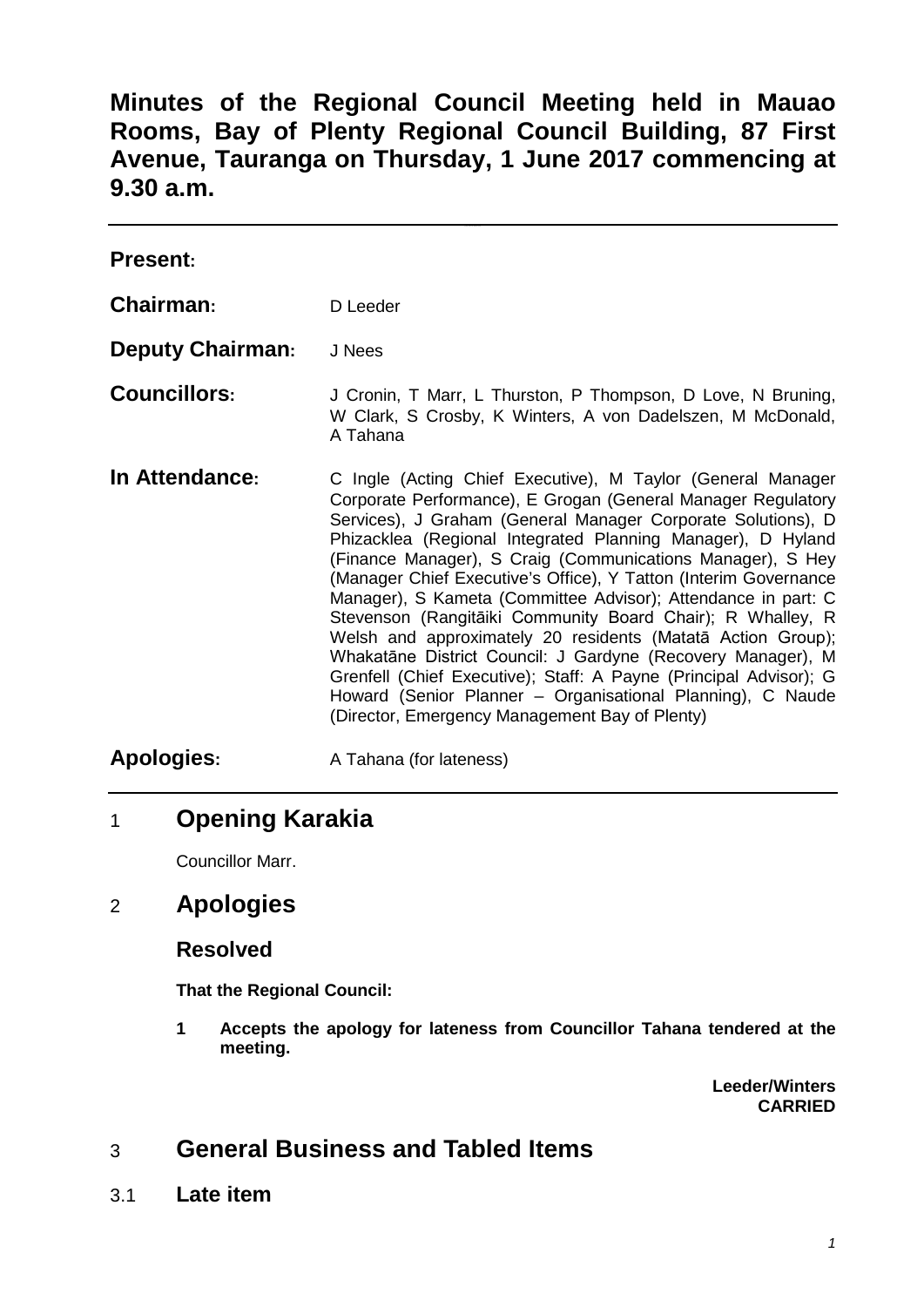Council was advised of the following late item for consideration and the reason why it was not on the agenda and could not be delayed:

#### 1) **Late Item 11.3, Appointment to Tauranga City Council's Environment Committee (Tabled Document Number 1)**

The reason why the item was late was because the information was not available at the time the agenda was published. The reason the item could not wait until the next meeting of Council on 29 June 2017, is because a decision was needed in time for the next meeting of TCC's Environment Committee on 27 June 2017.

### **Resolved**

**That the Regional Council:**

**Pursuant to section 46A of the Local Government Official Information and Meetings Act 1987, considers the following late item at the meeting:**

1) **Late Item 11.3, Appointment to Tauranga City Council's Environment Committee (Tabled Document 1)**

> **Leeder/Nees CARRIED**

## 4 **Public Forum**

## 4.1 **Charelle Stevenson - Rangitāiki Community Board**

*Refer Tabled Document Number 3*

On behalf of Edgecumbe residents, Rangitāiki Community Board Chair Charelle Stevenson submitted to Council, a report of questions titled 'Edgecumbe Community Flood Response Inquiry', in relation to the failure of the Rangitaiki River stopbank on 6 April 2017 (refer Tabled Document Number 3). In submitting the report, Ms Stevenson requested that a response to the report be provided within 21 days, if possible.

Ms Stevenson highlighted the community's frustration and emotional distress and questioned Council's understanding of the affected community and their needs, its corporate responsibility and lack of visibility after the emergency.

Councillors queried what could be done to assist the community's recovery process. Ms Stevenson considered an iwi engagement plan would be well received, along with additional resource and staff in the Edgecumbe support office (Te Tari Awhina) to guide people to the right areas of support and provide community engagement support and feedback to the Whakatāne Recovery office. Ms Stevenson noted that consultation with the Rangitāiki River Scheme Review Panel to date had been good, with a community drop-in session to be held on Saturday 3 June. Ms Stevenson advised she had presented to the Whakatāne District Council in the week prior, with update reports being provided on a weekly basis.

The Chairman and councillors thanked Ms Stevenson for her attendance. It was noted that a copy of the submitted report would be made available to councillors for information.

#### **Attendance**

Councillor Tahana entered the meeting at 9:46 am.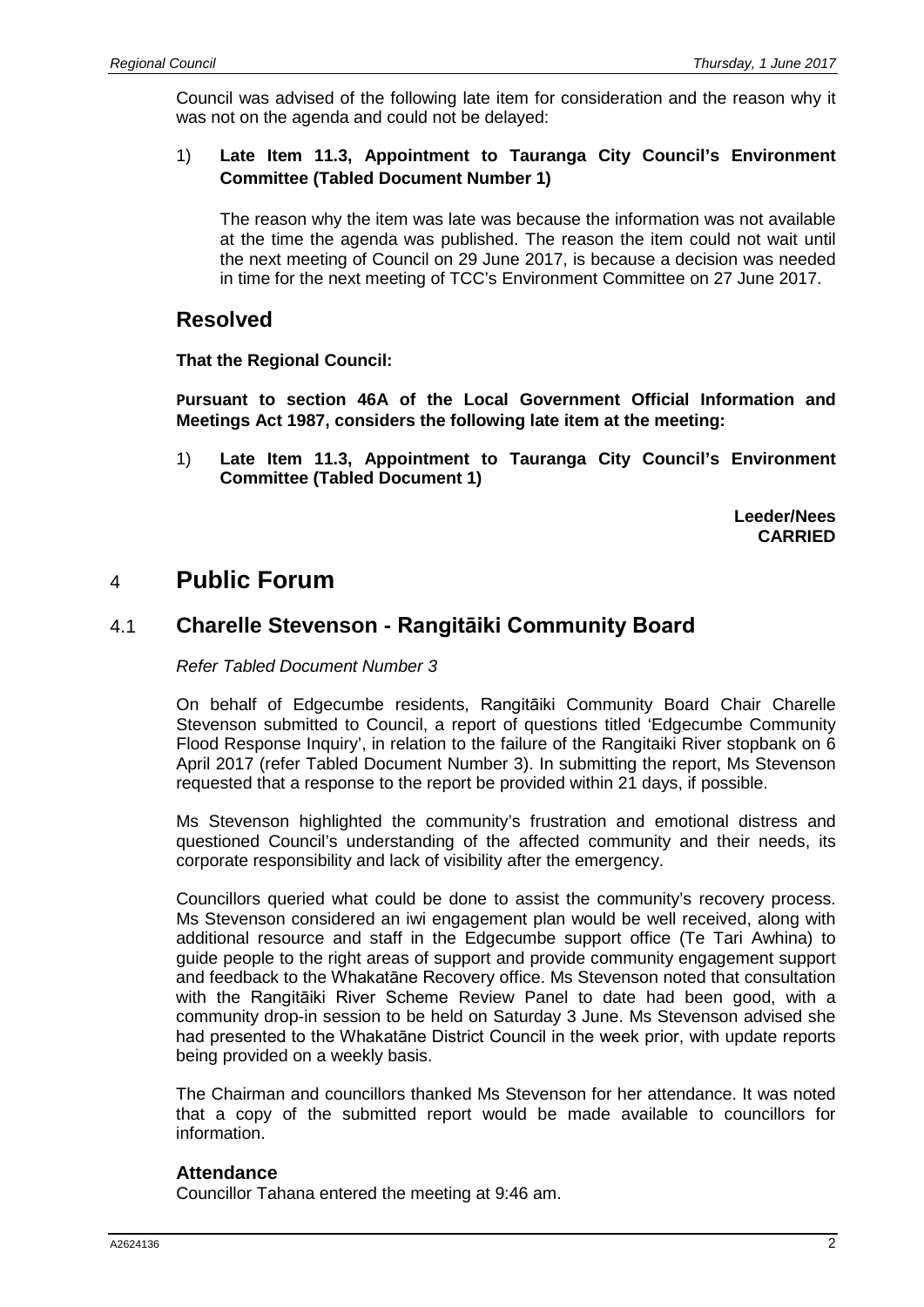### 4.2 **Matatā Action Group – Awatarariki Fanhead Debris-flow risk reduction**

*Refer Tabled Document Number 4.*

Mr Rick Whalley and Mr Rob Welsh from the Matatā Action Group addressed Council on behalf of residents living in the Awatarariki Fanhead at Matatā, in opposition to Whakatāne District Council's (WDC) proposal of a plan change to remove existing use rights within their area of residence. Mr Whalley advised that while WDC had consulted with a consensus group on a range of options, it had made its decision (on a preferred option) without consulting or providing sufficient time for residents to comment.

Council was informed that the majority of landowners from 2005 still resided in the affected area, were opposed to having their existing use rights removed and considered the risk to be tolerable, as described under the Regional Policy Statement. Mr Whalley noted prior approval had been given to residents to rebuild their homes, at costs above the current market value. He and Mr Welsh considered the uncertainty and long-term stress placed on residents was unacceptable and that residents had been marginalised and treated unfairly.

Mr Whalley provided a copy of his written statement for councillors' information (refer Tabled Document Number 4).

The Chairman thanked the gentlemen and residents for their attendance and assured them that no Regional Council policy had been made and that due process would be followed, which would include consultation with affected residents.

## 5 **Declaration of conflicts of interest**

Councillor Clark declared a conflict of interest in relation to public excluded agenda item 12.5, April 2017 Flood Event – Update.

# **Change to order**

To accommodate timing constraints of external presenters, the Chairman advised that public excluded item 9.1 'External Presentation – April 2017 Flood Event – Update' would be received next on the agenda.

## 6 **Public Excluded Section**

**Resolution to exclude the public**

**THAT the public be excluded from the following parts of the proceedings of this meeting.**

**The general subject of each matter to be considered while the public is excluded, the reason for passing this resolution in relation to each matter, and the specific grounds under section 48(1) of the Local Government Official Information and Meetings Act 1987 for the passing of this resolution are as follows:**

| <b>General Subject of Matter to</b><br>be Considered                     | this matter                                                                                       | Reason for passing this   Grounds under Section 48(1)<br>resolution in relation to   LGOIMA 1987 for passing<br>this resolution |
|--------------------------------------------------------------------------|---------------------------------------------------------------------------------------------------|---------------------------------------------------------------------------------------------------------------------------------|
| 9.1 External Presentation -<br>April 2017 Flood Event -<br><b>Update</b> | To protect information<br>which is subject to an<br>obligation of confidence,<br>where the making | That the public conduct of<br>the whole or the relevant<br>part of the proceedings of<br>the meeting would be likely            |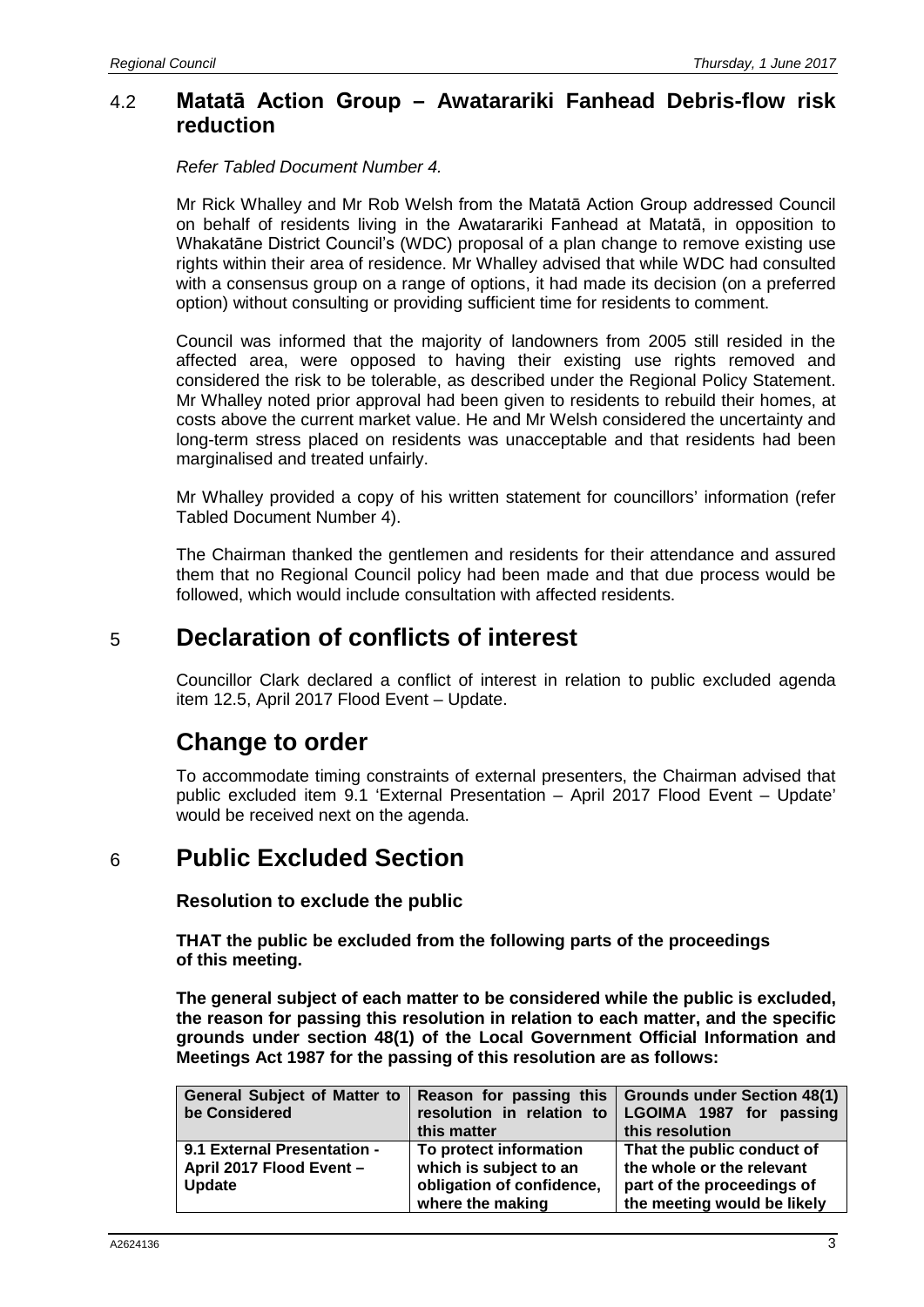| available of the          | to result in the disclosure of |
|---------------------------|--------------------------------|
|                           |                                |
| information would be      | information for which good     |
| likely to prejudice the   | reason for withholding         |
|                           |                                |
| supply of similar         | would exist.                   |
| information, or           |                                |
|                           |                                |
| information from the      |                                |
| same source, and it is in |                                |
| the public interest that  |                                |
|                           |                                |
| such information should   |                                |
| continue to be supplied.  |                                |

**Leeder/Thurston CARRIED**

## 7 **Previous Minutes**

## 7.1 **Regional Council minutes - 20 April 2017**

## **Resolved**

**That the Regional Council under its delegated authority:**

**1 Confirms the minutes of the Regional Council Meeting held on 20 April 2017.**

> **Thurston/Bruning CARRIED**

## 7.2 **Extraordinary Council minutes - 18 May 2017**

#### **Resolved**

**That the Regional Council under its delegated authority:**

**1 Confirms the minutes of the Extraordinary Council Meeting held on 18 May 2017.**

> **Crosby/Winters CARRIED**

## 7.3 **Regional Council minutes - 19 May 2017**

### **Resolved**

**That the Regional Council under its delegated authority:**

**1 Confirms the minutes of the Regional Council Meeting held on 19 May 2017.**

**Leeder/Nees CARRIED**

## 8 **Statutory Committee Minutes**

8.1 **Civil Defence Emergency Management Group Joint Committee minutes - 11 April 2017**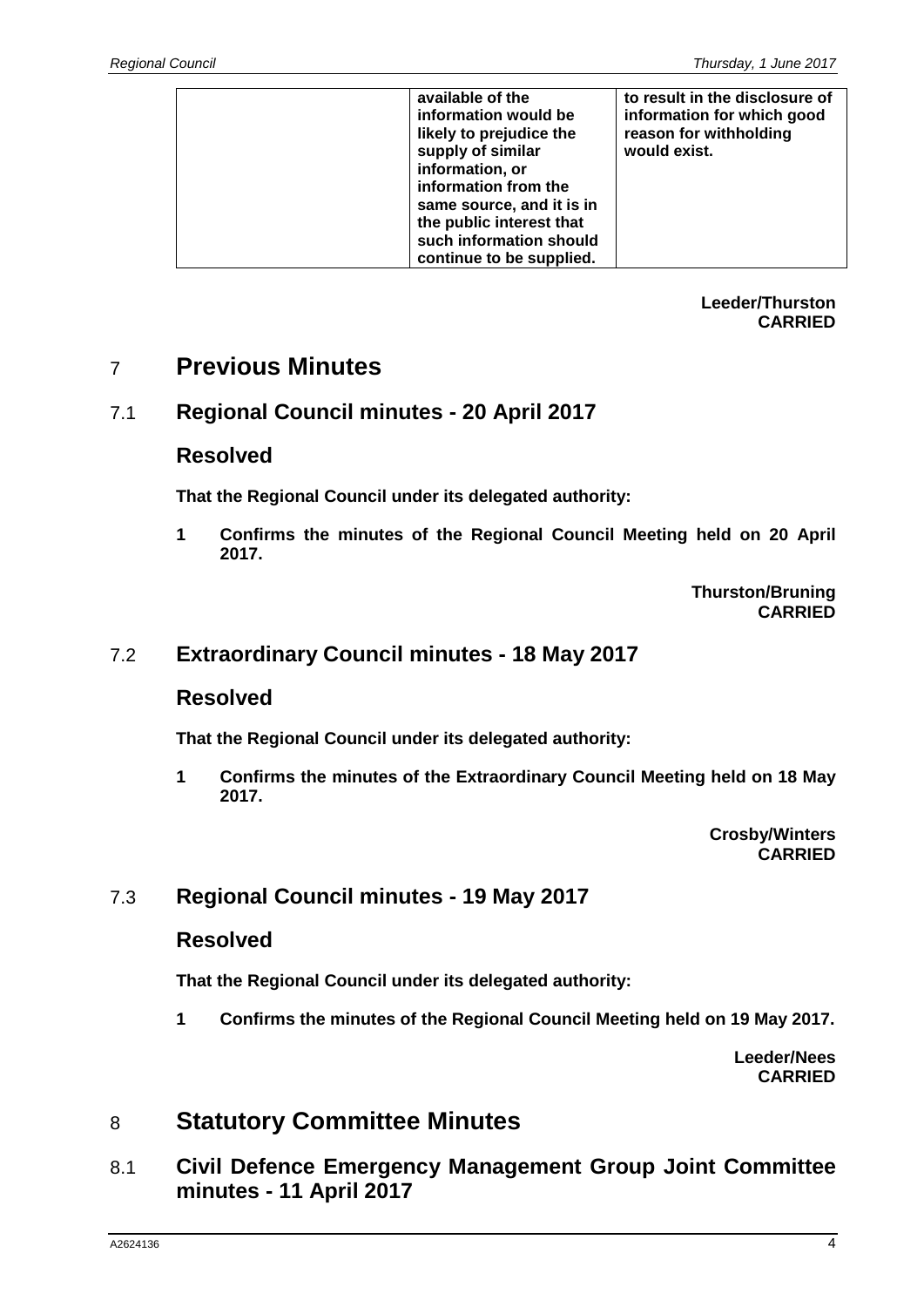### **Resolved**

**That the Regional Council under its delegated authority:**

**1 Receives the minutes of the Civil Defence Emergency Management Group Joint Committee Extraordinary Meeting held on 11 April 2017.**

> **Love/Crosby CARRIED**

### 8.2 **SmartGrowth Leadership Group Minutes - 19 April 2017**

#### **Resolved**

**That the Regional Council under its delegated authority:**

**1 Receives the minutes of the SmartGrowth Leadership Group Meeting held on 19 April 2017.**

> **Thompson/Nees CARRIED**

## 9 **Chairman's Report**

The report updated Council on the Chairman's activities, upcoming events and items of interest.

Additional to the report, discussion was raised on key issues presented at the LGNZ Freshwater Symposium held on 29-30 May 2017 in Wellington. Members that attended regarded the Chair's address to be exemplary. It was noted that presentation material would be available on the LGNZ website in due course. Comment was noted on future considerations and complexities for consent processing, increased weather events, modelling alternatives and the need to address these matters further.

## **Resolved**

**That the Regional Council:**

**1 Receives the report, Chairman's Report.**

**Leeder/Cronin CARRIED**

### **Adjournment**

The meeting adjourned at 11:08 am and reconvened at 11:26 am.

## 10 **Chief Executive's reports**

## 10.1 **Update on Bay of Plenty Local Government Futures project**

The report summarised the findings from Phase One of the Local Government Futures project and noted the direction provided by the Bay of Plenty Triennial meeting on 24 February 2017. At the request of the Chairman, Principal Advisor Anne Payne noted impressions from working the project included that there was a level of resistance to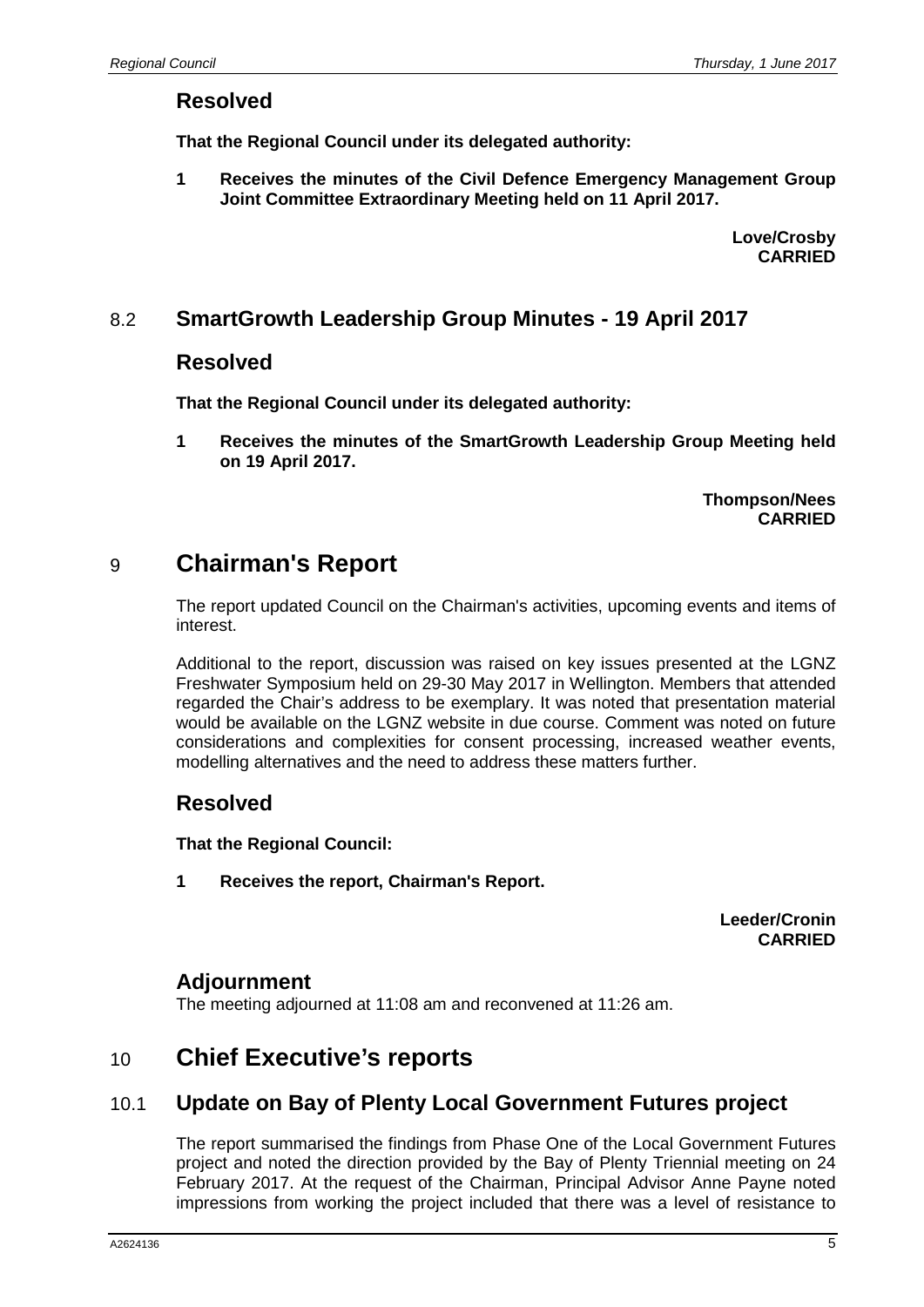any structural change, but there was a definite appetite for collaboration on some functions, particularly at the sub-regional level. General Manager Corporate Solutions noted Council's commitment to collaborate on shared services through BOPLASS.

Comment was raised on continuing to identify opportunities within the Chief Executive's Innovation & Excellence programme and to collaborate with willing players, provide regional leadership and explore areas for leverage.

## **Resolved**

**That the Regional Council:**

- **1 Receives the report, Update on Bay of Plenty Local Government Futures project;**
- **2 Notes that Phase One of the Local Government Futures project was completed with receipt of the final Indicative Business Case reports for Transportation and Water/Wastewater by the Local Government Futures Governance Group on 6 September 2016;**
- **3 Notes that the Bay of Plenty Triennial Meeting of 24 February 2017 directed Chief Executives to prepare a short concluding report for the Local Government Futures project and to further investigate advancing ways of working together on integrated water management, including establishment of a regional forum for waters; and**
- **4 Notes that the Bay of Plenty Triennial Meeting of 24 February 2017 directed the Chief Executives of Rotorua Lakes Council and Bay of Plenty Regional Council to develop a strategic / spatial planning workshop for the region.**

**Nees/Thompson CARRIED**

## 10.2 **Service Delivery Reviews under section 17A of the Local Government Act 2002**

The report provided an update on the approach and progress of Local Government Act Section 17A Service Delivery Reviews. General Manager Corporate Performance Mat Taylor noted the pragmatic approach taken in considering the service delivery reviews and other opportunities for reviewing services outside of the S17A review process.

Councillors considered it was difficult to determine whether the assessment was sufficient without understanding the key principles, criteria and detail. A workshop was requested to provide further explanation and detail on the wider aspects for the delivery of service reviews.

## **Resolved**

**That the Regional Council:**

- **1 Receives the report, Service Delivery Reviews under section 17A of the Local Government Act 2002;**
- **2 Approves that section 17A review requirements have been met for Transport through the Local Government Futures project, with any future steps arising from the LGF project work on Transport to be closely monitored and;**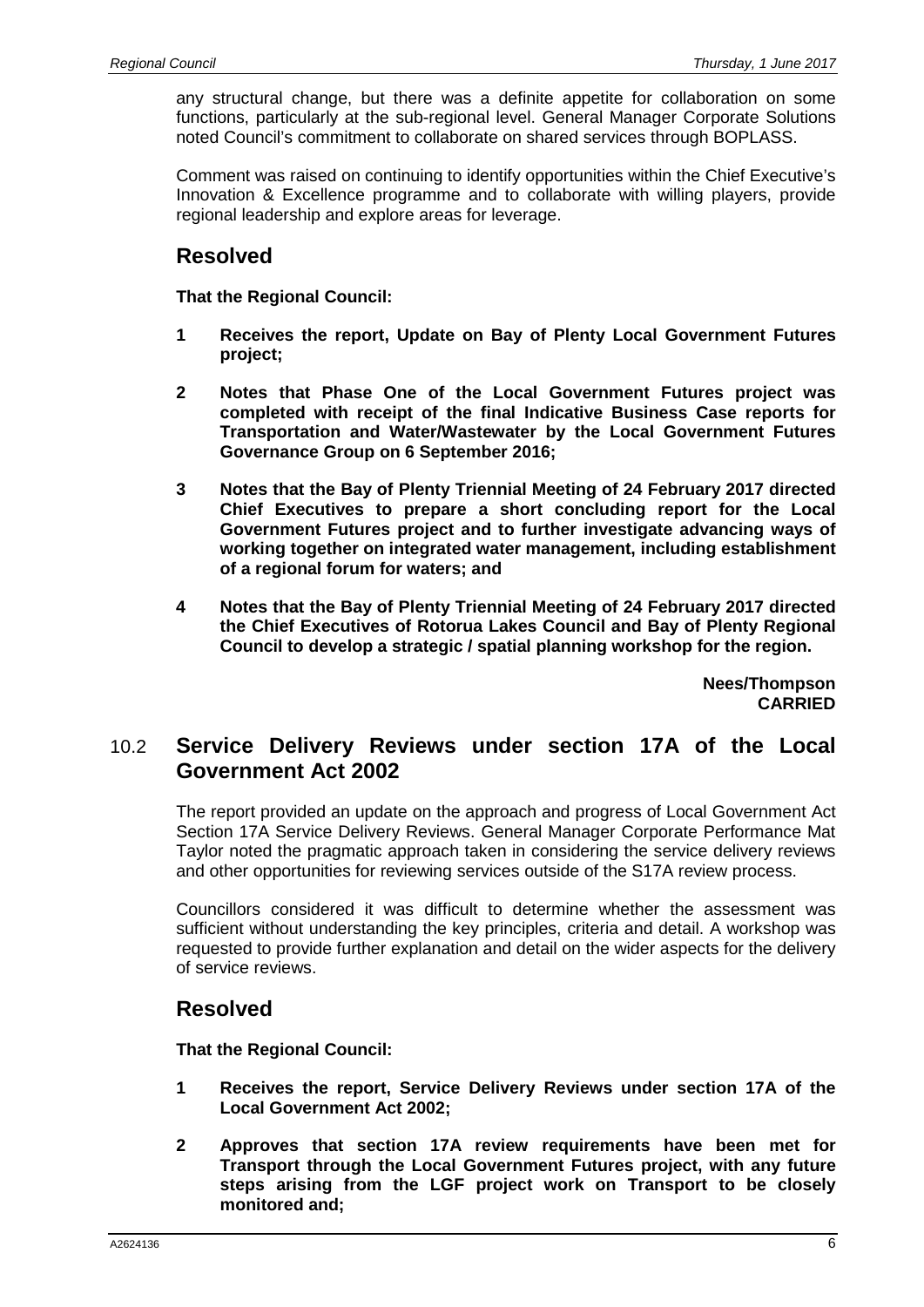- **3 Notes that Geothermal Services is currently being assessed for a review with Waikato Regional Council;**
- **4 Approves that for the first tranche of reviews which are due by 8 August 2017, no other service reviews have a favourable cost benefit ratio;**
- **5 Notes that a report back to Council on future s17A delivery (beyond August 2017) will be made later this calendar year.**
- **6 Requests a Council workshop on wider aspects of the delivery of service reviews.**

**von Dadelszen/Thompson CARRIED**

## 10.3 **Appointment to Tauranga City Council's Environment Committee**

The report advised of the invitation for Council to nominate a member to be appointed to the Tauranga City Council's Environment Committee.

### **Resolved**

**That the Regional Council:**

- **1 Receives the report, Appointment to Tauranga City Council's Environment Committee;**
- **2 Nominates Councillor Paula Thompson as Bay of Plenty Regional Council's representative, as a non-voting member, on Tauranga City Council's Environment Committee.**

**Leeder/Thurston CARRIED**

## 11 **Public Excluded Section**

**Resolution to exclude the public**

**THAT the public be excluded from the following parts of the proceedings of this meeting.**

**The general subject of each matter to be considered while the public is excluded, the reason for passing this resolution in relation to each matter, and the specific grounds under section 48(1) of the Local Government Official Information and Meetings Act 1987 for the passing of this resolution are as follows:**

| <b>General Subject of Matter</b><br>to be Considered                              | Reason for<br>resolution in relation to this   48(1) LGOIMA 1987 for<br>matter | passing this Grounds under Section<br>passing this resolution       |
|-----------------------------------------------------------------------------------|--------------------------------------------------------------------------------|---------------------------------------------------------------------|
| <b>12.1 Public Excluded</b><br><b>Regional Council Minutes -</b><br>20 April 2017 | Please refer to the relevant<br>clause in the meeting minutes                  | Good reason for<br>withholding<br>exists under Section<br>48(1)(a). |